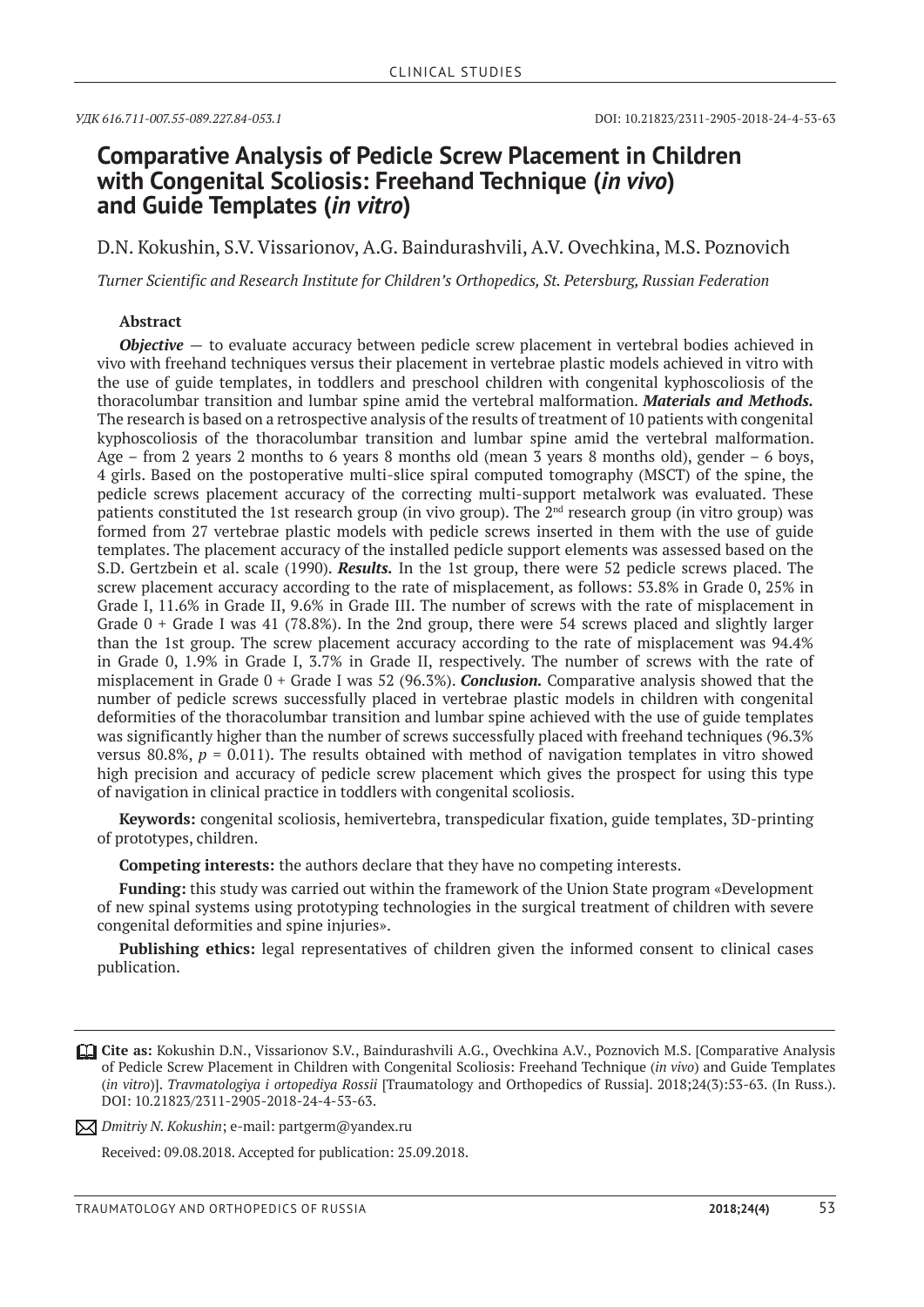## **Introduction**

Hemivertebrae extirpation with subsequent radical correction of deformity and spine fixation by a local metal system at the early age [1–5] has become widely spread as the method of surgical correction of congenital deformities amid vertebral malformation in children. Surgical procedures in congenital scoliosis in children of older children do not allows to obtain radical deformity correction [6]. Transpedicular fixation versus laminar fixation from biomechanical point of view is advantageous, however, bears a risk of screws malposition due to structural vertebrae alterations amid scoliotic process and vertebral column malformation [7]. For that reasons it's important to ensure correct placement of transpedicular support fixators during treatment of patients with congenital scoliosis.

The prevalent method of transpedicular screws (TS) insertion in the spine surgery in general and in children with congenital deformities in particular is the free-hand method with subsequent fluoroscopic control of placement accuracy of support elements in vertebral bodies [8]. There are sporadic publications in foreign literature which present the analysis of TF placement accuracy in children with congenital spine deformities using intraoperative computer tomography (O-arm) and system of active optical navigation [9].

Recently, guiding templates (GT) have been used more often for TS insertion in cases of various diseases and deformities of spinal column (spine injury, degenerative and dystrophic diseases, inflammatory diseases, craniovertebral pathologies, idiopathic scoliosis, etc.). Such publications report rather high precision and accuracy of TS positioning in bony structures of vertebrae in various anatomical areas [10–13].

However, when analyzing national and world literature the authors of the present research did not find any publications dedicated to use of guiding templates for TS insertion in children of preschool age with congenital scoliosis.

**Aim of the study** — to conduct a comparative evaluation of accuracy of TS position inserted into vertebral bodies in toddlers and children of preschool age with congenital kyphoscoliosis of the thoracolumbar transition and lumbar spine amid the vertebral malformation by a free-hand technique *in vivo* and into vertebrae plastic models with the use of guiding templates (GT) *in vitro*.

## **Materials and Methods**

The research in based on the retrospective analysis of examination and treatment outcomes in the randomized cohort comprised of 10 patients (6 males and 4 females) aging from 2 years and 2 months old to 6 years 8 months old (mean of 3 years 8 months) with congenital kyphoscoliosis with underlying vertebral malformation (posterolateral hemivertebrae in the thoracolumbar transition and lumber spine). All children underwent examination and surgical treatment during 2016 and 2017.

Standard preoperative and postoperative examination included multi-slice spiral computed tomography (MSCT) of thoracic and lumbosacral spine. Extirpation of affected hemivertebra with adjacent intervertebral disks was performed in all children as well as the correction of congenital spine deformity by a multi-supporting transpedicular implant system, anterior interbody fusion and posterior spine fusion by auto bone graft to create a bone block between removed hemivertebra and adjacent intact vertebrae.

Multi-slice spiral computed tomography (MSCT) examination was used in 10 patients with congenital spine deformities was used for 3D modeling as well as surgery planning software PME Planner (Polygon Medical Engineering) which allows to identify dimensions and optimal positioning of TS inserted into the vertebrae. 3D models of guiding templates (GT) were created given the virtually planned screws in specified positioning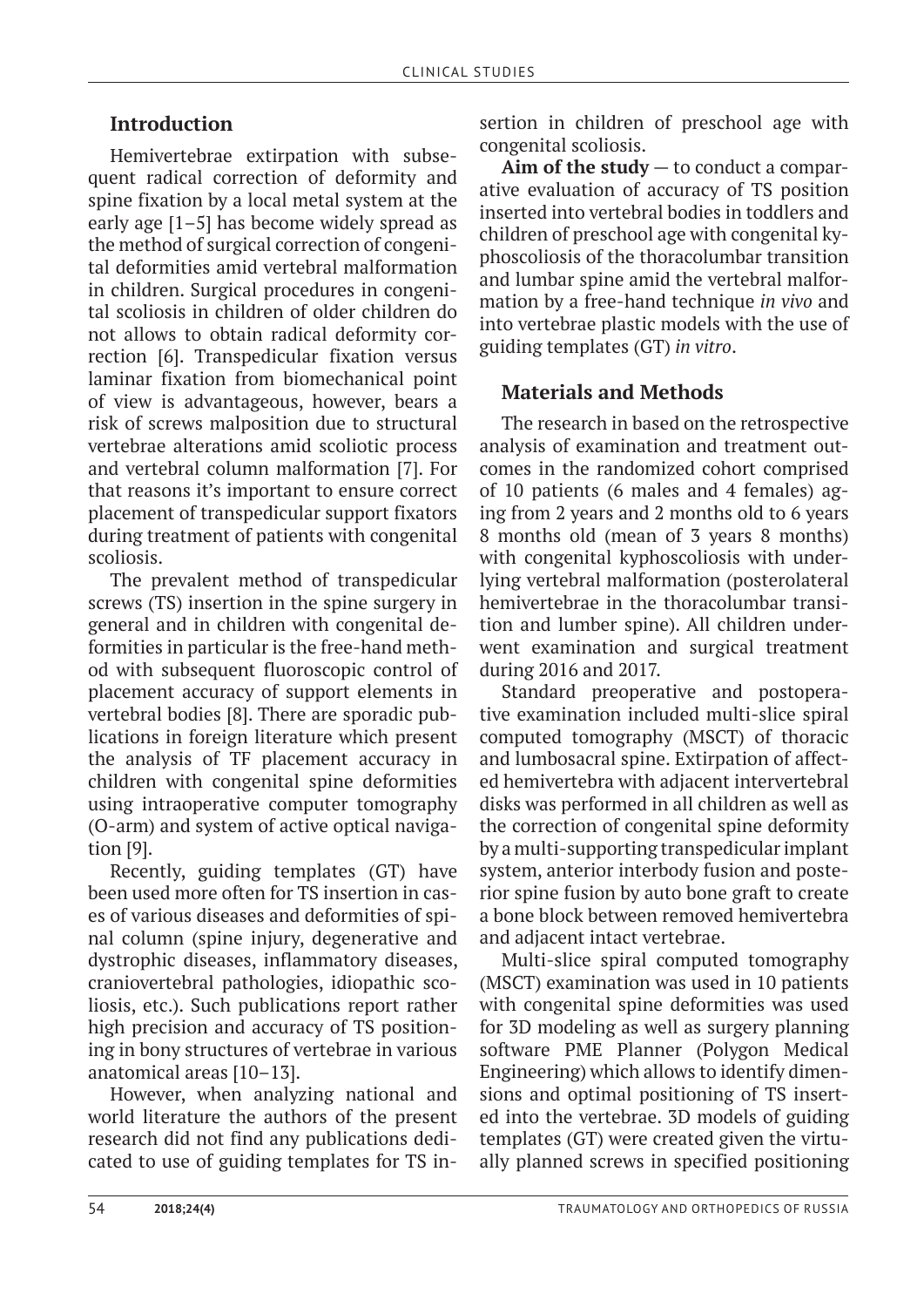and feature of dorsal bone structures of involved vertebrae (Fig.1).

3D printer Formlabs Form 2 (SLA technology) was used for printing of guiding templates for insertion of TS into the vertebrae (Fig. 2).

3D printer PICASO DESINGER PRO250 (FDM technology) was used for prototyping of vertebrae in the fixation zone. Then guiding templates were placed on dorsal surface of the printed plastic model of the vertebra, 2,5mm drill bit was used for forming the holes at specified direction through pedicle into the vertebral body. Standard transpedicular support implants of 3.5 mm in diameter were inserted into the holes and then accuracy of TS positioning was visually checked (Fig. 3).



**Fig. 1.** Virtual screws and navigation templates planning within the PME Planner software environment



**Fig. 2.** Navigation templates for pedicle screws placement in vertebrae plastic models



**Fig. 3.** Vertebra plastic model with pedicle screws placed with the use of navigation templates

MSCT examination in postoperative period was used to assess the positioning accuracy of inserted TS in patients of group 1 (*in vivo*).

MSCT was also used to assess accuracy of positioning of support elements in group 2 (*in vitro*) which consisted of 27 plastic vertebra models with TS inserted using navigation templates.

Accuracy of insertion of transpedicular support implants was assessed by the scale suggested by S.D. Gertzbein et al, wherein:

– Grade 0 (full correct) — screw is placed fully intrapedicularly without any contacts with adjacent soft tissues;

 $-$  Grade I  $-$  <2 mm implant displacement in relation to pedicle cortex;

– Grade II — 2-4 mm implant displacement;

– Grade III  $-$  > 4 mm implant displacement [14].

SLIM+V pattern was used for comparative analysis of accuracy of TS insertion into the vertebrae by free-hand technique *in vivo* and into plastic models of vertebrae using guiding templates *in vitro*. SLIM+V reads as follows: SLIM — identifies screw placement in relation to the pedicle walls: S (superior) cranial pedicle wall, L (lateral) — outer pedicle wall, I (inferior) — caudal pedicle wall, M (medial) — inner pedicle wall. Second part of the abbreviation, V (vertebral body), represents the evaluation of TS placement in relation to anterolateral surface of the vertebral body [15].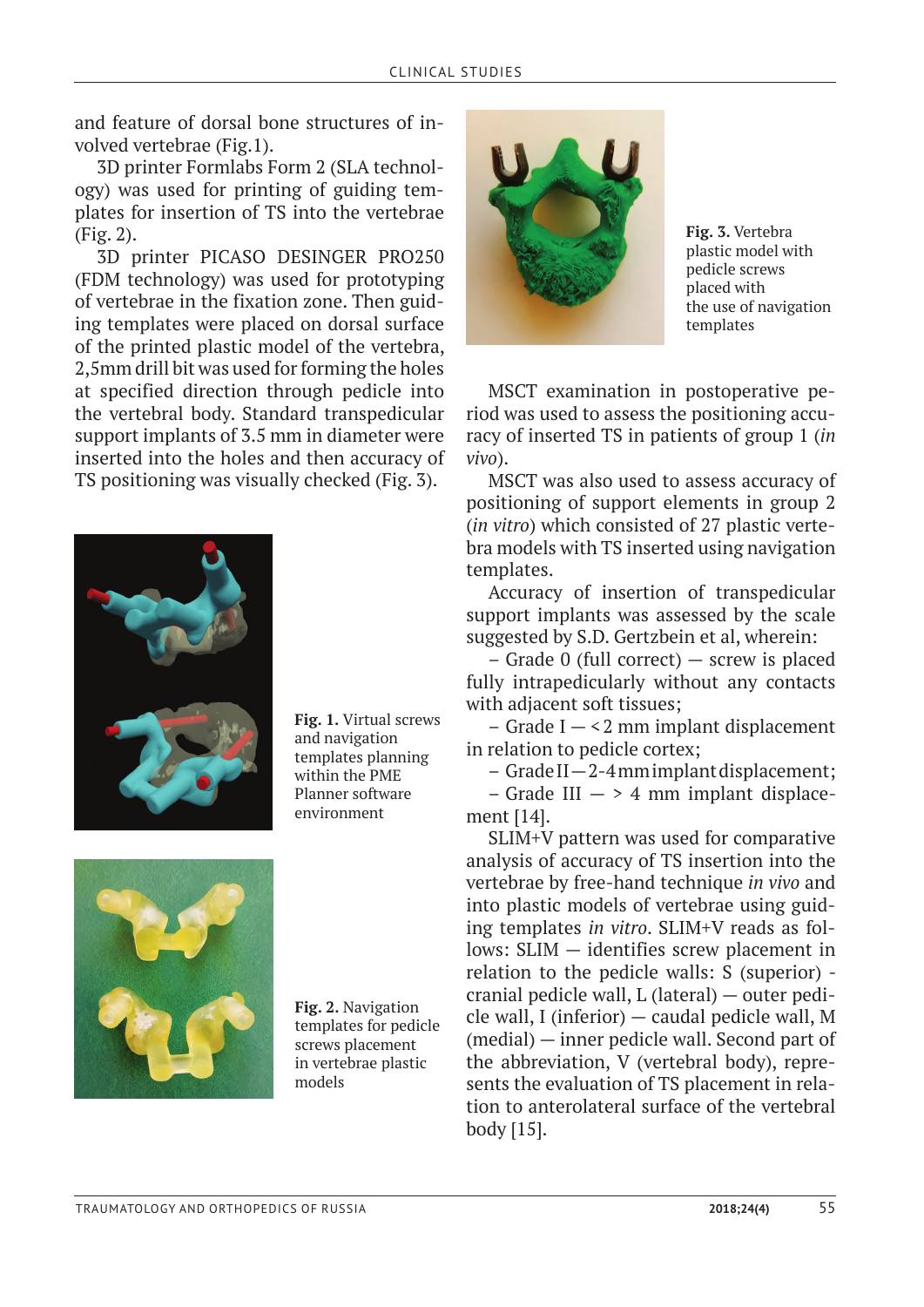### *Statistical analysis*

Statistical analysis was made in the STATISTICA 10 software. Normalcy of distribution of obtained values was verified by descriptive statistics (histogrammic analysis), the data was described as Me (mi-max). Significance level of differences was evaluated by non-parametrical Mann Whitney U-test (results were considered statistically significant with  $p$ <0.05).

## **Results**

Results of MSCT research of anatomical and anthropometrical features of vertebrae in thoracolumbar transition and in lumbar spine in children with congenital kyphoscoliosis along with vertebral malformation are demonstrated in table 1.

Obtained anatomical and anthropometrical data on vertebrae in thoracolumbar transition and lumbar spine in children with congenital kyphoscoliosis and vertebral malformation were taken into account during planning of guiding templates for insertion of TS into plastic models of vertebrae. It should be noted that parameters of lumbar vertebrae in children with isolated lumbar hemivertebrae in general were similar to parameters of lumbar vertebrae in toddlers and children of younger age without any spine pathologies [16].

Evaluation data of accuracy of TS positioning by free-hand technique in group 1 are presented in table 2.

*Table 1*

| Vert.            |            |             | Right        |              | Left       |            |              |              |  |  |
|------------------|------------|-------------|--------------|--------------|------------|------------|--------------|--------------|--|--|
|                  | W          | H           | L            | A            | W          | H          | L            | A            |  |  |
| Th <sub>10</sub> | 6,0        | 10,3        | 31,6         | 11,5         | 5,9        | 9,8        | 30,5         | 12,9         |  |  |
|                  | (5,7;6,3)  | (10,1;10,5) | (29,9; 33,2) | (10,3;12,7)  | (5,7;6,0)  | (9,2;10,4) | (30,0; 31,0) | (10,5; 15,3) |  |  |
| Th11             | 5,6        | 10,0        | 31,4         | 11,6         | 5,6        | 9,8        | 32,8         | 13,2         |  |  |
|                  | (4,5;6,6)  | (8,6;10,9)  | (29,7; 34,9) | (5,7;17,6)   | (4,0;6,5)  | (9,0;11,4) | (31,2; 35,2) | (10,2; 16,5) |  |  |
| Th <sub>12</sub> | 5,3        | 9,8         | 31,9         | 12,1         | 5,6        | 10,0       | 32,9         | 12,3         |  |  |
|                  | (4,9;7,9)  | (9,4;11,0)  | (30,5; 35,4) | (7,7; 18,1)  | (3,7; 8,3) | (8,7;11,4) | (30,2; 35,1) | (8,8;15,7)   |  |  |
| Th13             | 6,0        | 10,4        | 33,1         | 10,7         | 6,2        | 9,7        | 34,1         | 12,7         |  |  |
|                  | (5,7;6,9)  | (9,1;11,4)  | (30,5; 33,3) | (10,5; 11,6) | (5,8;6,5)  | (9,6;10,1) | (32,1; 34,7) | (11,4;15,0)  |  |  |
| L1               | 5,7        | 9,9         | 32,7         | 12,0         | 5, 3       | 9,5        | 32,6         | 12,1         |  |  |
|                  | (4,6; 8,9) | (7,2;10,8)  | (31,3;36,8)  | (8,2;13,6)   | (3,9;6,1)  | (7,8;10,6) | (26,2;36,2)  | (4,6; 16,3)  |  |  |
| L2               | 5,8        | 8,7         | 34,0         | 11,5         | 5,8        | 9,2        | 34,0         | 16,2         |  |  |
|                  | (4,1; 7,7) | (7,1;11,0)  | (30,0; 36,2) | (9,7; 23,0)  | (4,5; 7,4) | (7,4;10,6) | (31,8; 39,8) | (13,2; 20,2) |  |  |
| L3               | 6,5        | 9,4         | 33,0         | 14,7         | 5,7        | 9,4        | 33,6         | 15,2         |  |  |
|                  | (4,3;7,9)  | (6,8;10,8)  | (28,6; 39,5) | (11,8; 25,4) | (3,7;7,6)  | (0,1;11,6) | (31,9;40,4)  | (11,5; 24,2) |  |  |
| L4               | 6,8        | 9,0         | 34,5         | 17,0         | 7,0        | 9,3        | 35,0         | 15,8         |  |  |
|                  | (5,4;12,4) | (6,0; 9,7)  | (28,4; 37,9) | (7,8; 26,0)  | (4,1; 9,8) | (6,8;10,3) | (32,2; 39,3) | (14,4; 23,1) |  |  |
| L5               | 9,1        | 7,7         | 32,8         | 23,7         | 7,8        | 8,4        | 33,7         | 18,5         |  |  |
|                  | (7,2;11,9) | (6,0; 9,1)  | (29,3; 35,3) | (13,5; 41,2) | (5,5;10,4) | (7,0;10,5) | (32,5; 37,8) | (12,2; 28,7) |  |  |
| L <sub>6</sub>   | 11,1       | 6,9         | 34,2         | 31,2         | 8,4        | 7,4        | 34,0         | 29,8         |  |  |
|                  | (9,5;13,7) | (5,3;10,0)  | (30,3; 35,5) | (19,6; 41,5) | (7,0;11,9) | (4,2; 7,8) | (27,2; 35,7) | (19,4; 40,7) |  |  |
| L7               | 10,3       | 6,9         | 31,1         | 36,0         | 13,3       | 7,1        | 33,4         | 32,1         |  |  |

**Anatomical and anthropometric parameters of vertebrae in thoracolumar transition and in lumbar spine**

V — vertebra; W — width of pedicle base; H — height of pedicle base; L — length of screw hole; A — pedicle angle in axial plane. Data is presented as median, Me (min-max).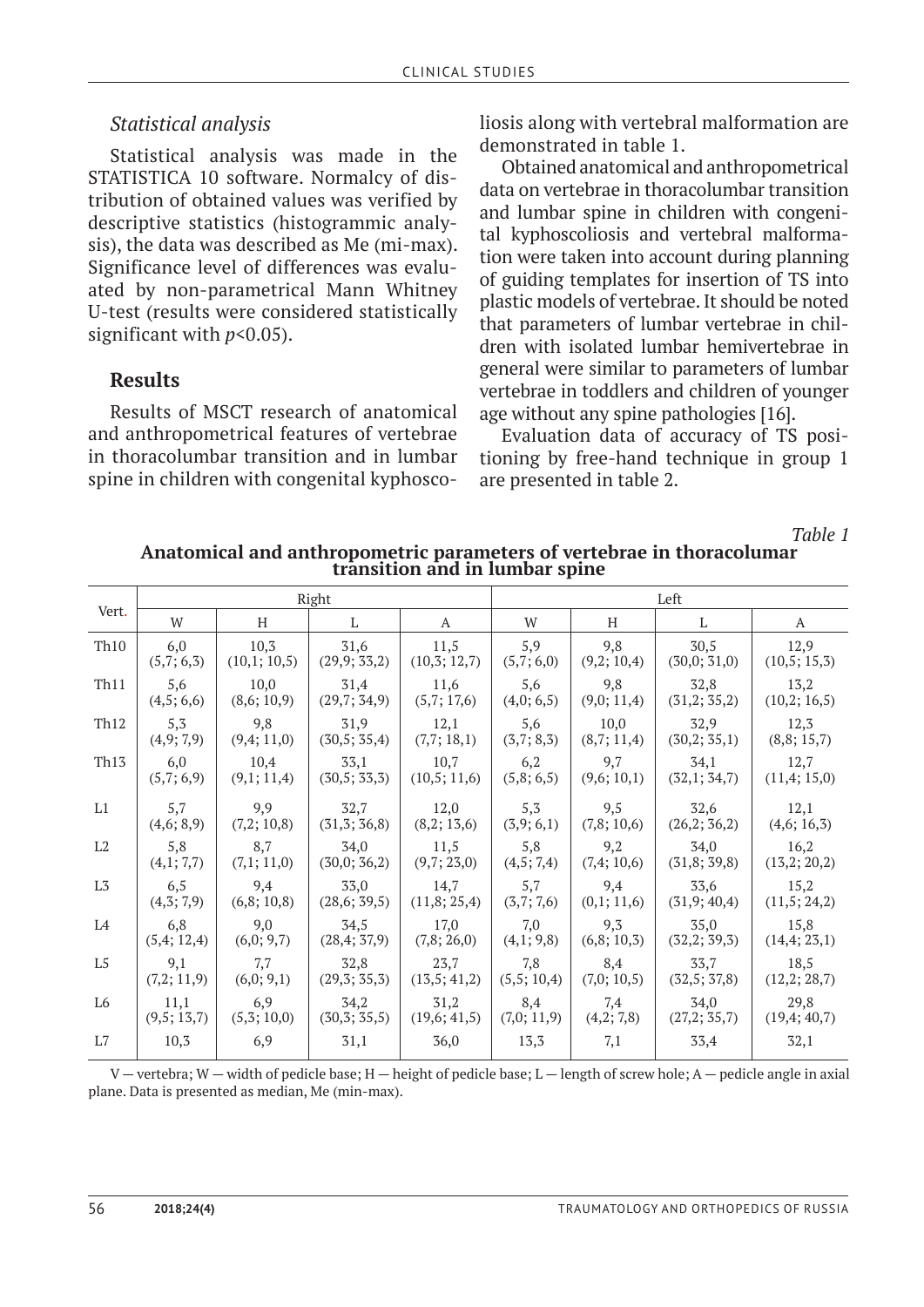| ${\rm UO}$       | Vert.             | Th10                     | Th11                     | Th12                     | Th13                     | $\mathop{\mathrm{L1}}$   | $\rm L2$                               | $\mathrm{L}3$            | $\operatorname{L4}$      | $\mathrm{L}5$                   | ${\rm L6}$               | $\rm L7$                 |
|------------------|-------------------|--------------------------|--------------------------|--------------------------|--------------------------|--------------------------|----------------------------------------|--------------------------|--------------------------|---------------------------------|--------------------------|--------------------------|
| $1\,$            | Dex               | $\qquad \qquad -$        | $\overline{\phantom{0}}$ | $\rm V2$                 | ${\bf N}$                | V <sub>3</sub>           | ${\rm HV}$                             | V <sub>3</sub>           | $\qquad \qquad -$        | $\qquad \qquad -$               | $\overline{\phantom{m}}$ | $\overline{\phantom{m}}$ |
|                  | Sin               | $\qquad \qquad -$        |                          | $\boldsymbol{0}$         | ${\bf N}$                | $\boldsymbol{0}$         |                                        | $\boldsymbol{0}$         | $\qquad \qquad -$        | $\hspace{0.1mm}-\hspace{0.1mm}$ | $\overline{\phantom{m}}$ | $\overline{\phantom{0}}$ |
| $\,2$            | $_{\mathrm{Dex}}$ | $\qquad \qquad -$        | $\overline{\phantom{0}}$ | $\qquad \qquad -$        | $\qquad \qquad -$        | $\qquad \qquad -$        | $\boldsymbol{0}$<br>L2, V3             | HV                       | V1                       | -                               | -                        |                          |
|                  | Sin               | -                        | -                        | $\overline{\phantom{0}}$ | $\overline{\phantom{m}}$ | $\qquad \qquad -$        |                                        |                          | $\boldsymbol{0}$         | $\qquad \qquad -$               | $\overline{\phantom{m}}$ |                          |
|                  | Dex               | -                        | —                        | -                        | $\overline{\phantom{m}}$ | $\qquad \qquad -$        | $\boldsymbol{0}$<br>$\boldsymbol{0}$   | HV                       | $\boldsymbol{0}$         | $\qquad \qquad -$               | —                        |                          |
| $\overline{3}$   | Sin               | $\qquad \qquad -$        | $\overline{\phantom{0}}$ | $\overline{\phantom{0}}$ | $\qquad \qquad -$        |                          |                                        |                          | $\mbox{V}1$              | $\qquad \qquad -$               | $\overline{\phantom{m}}$ |                          |
| $\sqrt{4}$       | Dex               | $\qquad \qquad -$        | -                        | $\boldsymbol{0}$         | V <sub>2</sub>           | ${\rm HV}$               | $\boldsymbol{0}$                       | $\overline{\phantom{0}}$ | $\overline{\phantom{m}}$ | $\overline{\phantom{m}}$        | $\qquad \qquad -$        |                          |
|                  | Sin               | -                        | $\qquad \qquad -$        | V1                       | V1                       |                          | $\mathbf 0$                            | $\qquad \qquad -$        | $\overline{\phantom{m}}$ | $\qquad \qquad -$               | $\overline{\phantom{m}}$ |                          |
| $\overline{5}$   | Dex               | -                        | $\qquad \qquad -$        | $\boldsymbol{0}$         | ${\rm N}$                | $\boldsymbol{0}$         | <b>HV</b><br>$_{\rm NS}$               | $\boldsymbol{0}$         | -                        | $\qquad \qquad -$               |                          |                          |
|                  | Sin               | $\qquad \qquad -$        | $\qquad \qquad -$        | $\rm V2$                 | ${\rm N}$                |                          |                                        | <b>NS</b>                | $\overline{\phantom{m}}$ | $\qquad \qquad -$               | $\qquad \qquad -$        | $\overline{\phantom{0}}$ |
| $\boldsymbol{6}$ | ${\rm Dev}$       | $\overline{\phantom{0}}$ | $\overline{\phantom{0}}$ | $\qquad \qquad -$        | $\bar{\phantom{0}}$      | $\qquad \qquad -$        | $\qquad \qquad -$<br>$\qquad \qquad -$ | $\qquad \qquad -$        | $\qquad \qquad -$        | ${\rm V}3$                      | ${\rm HV}$               | ${\rm V3}$               |
|                  | Sin               | $\overline{\phantom{0}}$ | $\qquad \qquad -$        | $\qquad \qquad -$        | $\qquad \qquad -$        | $\overline{\phantom{m}}$ |                                        | $\overline{\phantom{m}}$ | $\qquad \qquad -$        | $\rm I2$                        |                          | $\boldsymbol{0}$         |
| $\overline{7}$   | ${\rm Dev}$       | $\qquad \qquad -$        | $\qquad \qquad -$        | $\qquad \qquad -$        | $\boldsymbol{0}$         | $\boldsymbol{0}$         | HV                                     | M1                       | $\qquad \qquad -$        | $\qquad \qquad -$               | $\overline{\phantom{m}}$ |                          |
|                  | Sin               | $\qquad \qquad -$        | $\qquad \qquad -$        | $\qquad \qquad -$        | $\mbox{V2}$              | $\mbox{V1}$              |                                        | $\boldsymbol{0}$         | $\qquad \qquad -$        | $\qquad \qquad -$               | $\qquad \qquad -$        |                          |
| $\, 8$           | $_{\mathrm{Dex}}$ | $\boldsymbol{0}$         | $\boldsymbol{0}$         | ${\rm HV}$               | $\boldsymbol{0}$         | $\qquad \qquad -$        | $\overline{\phantom{m}}$               | $\overline{\phantom{m}}$ | $\overline{\phantom{m}}$ | $\qquad \qquad -$               |                          |                          |
|                  | Sin               | V1                       | L1, V1                   |                          | $\mbox{V}1$              | $\qquad \qquad -$        | $\overline{\phantom{m}}$               | $\qquad \qquad -$        | $\overline{\phantom{m}}$ | -                               | $\overline{\phantom{m}}$ |                          |
| $\overline{9}$   | ${\rm Dev}$       | $\overline{\phantom{a}}$ | $\overline{\phantom{0}}$ | $\boldsymbol{0}$         | $\boldsymbol{0}$         | HV                       | $\boldsymbol{0}$                       | $\qquad \qquad -$        | $\overline{\phantom{0}}$ | $\qquad \qquad -$               | $\overline{\phantom{m}}$ |                          |
|                  | Sin               | $\qquad \qquad -$        | $\overline{\phantom{m}}$ | $\mathbf{0}$             | $\boldsymbol{0}$         |                          | $\boldsymbol{0}$                       | $\qquad \qquad -$        | $\qquad \qquad -$        | $\qquad \qquad -$               |                          |                          |
| $10\,$           | $_{\mathrm{Dex}}$ | $\overline{\phantom{m}}$ | $\mathop{\mathrm{L1}}$   | $\rm L1$                 | ${\bf N}$                | ${\rm HV}$               | $\boldsymbol{0}$                       |                          | $\overline{\phantom{0}}$ | $\overline{\phantom{0}}$        |                          |                          |
|                  | Sin               | $\overline{\phantom{a}}$ | $\rm L1$                 | L1, V2                   | ${\bf N}$                |                          | $\mathbf{0}$                           | $\qquad \qquad -$        | $\overline{\phantom{m}}$ | $\qquad \qquad -$               | $\qquad \qquad -$        | $\overline{\phantom{0}}$ |
| TScrew           |                   | $\,2$                    | $\sqrt{4}$               | $10\,$                   | $\, 8$                   | $\mathbf{5}$             | 10                                     | 5                        | $\sqrt{4}$               | $\overline{2}$                  | $\boldsymbol{0}$         | $\,2$                    |
| Mal              |                   | $1\,$                    | $\overline{\mathbf{3}}$  | $\sqrt{5}$               | $\sqrt{5}$               | $\overline{2}$           | $\,1\,$                                | $\overline{2}$           | $\,2$                    | $\overline{2}$                  | $\boldsymbol{0}$         | $\,1\,$                  |

**TS positioning accuracy in group I (***in vivo***)**

*Table 2*

UO — case; Vert. — vertebra; Dex — screws inserted on the right side; Sin — screws inserted on the left side; T screw total number of screws inserted into vertebra; Mal — malpositioned screws; HV — hemivertebra; N — vertebra at reported order number is absent; "-" — vertebrae no included into interbody fusion; NS — no screws in the zone of interbody fusion. SLIM+V: S — superior, L — lateral, I — inferior, M — medial walls of pedicle; V — vertebral body (0, 1, 2, 3 — screw malposition by grade of displacement).

The total number of transpedicular support implants inserted in the group 1 was 52 screws. Correct placement of screws in relation to bony structure of fixed vertebrae generally was observed in 53.8% of cases (28 screws), screws malpositioning was observed in 46.2% of cases (24 transpedicular support implants) during analysis of postoperative spine MSCT. Grade I screws displacement was reported in 25% of cases (13 screws), Grade II

 $-$  in 11.6% of cases (6 screws), Grade III  $$ in 9.6% of cases (5 screws). V type displacement prevailed  $-69.2\%$  (18 cases), L type displacement  $-23.1\%$  (6 cases), I and M type displacements  $-$  3.85% (one case of each). Screws displacement of Grade 0 + Grade I was 78.8% (41 screws) (Fig. 4).

Evaluation data on positioning accuracy of TS inserted by guiding templates is presented in table 3.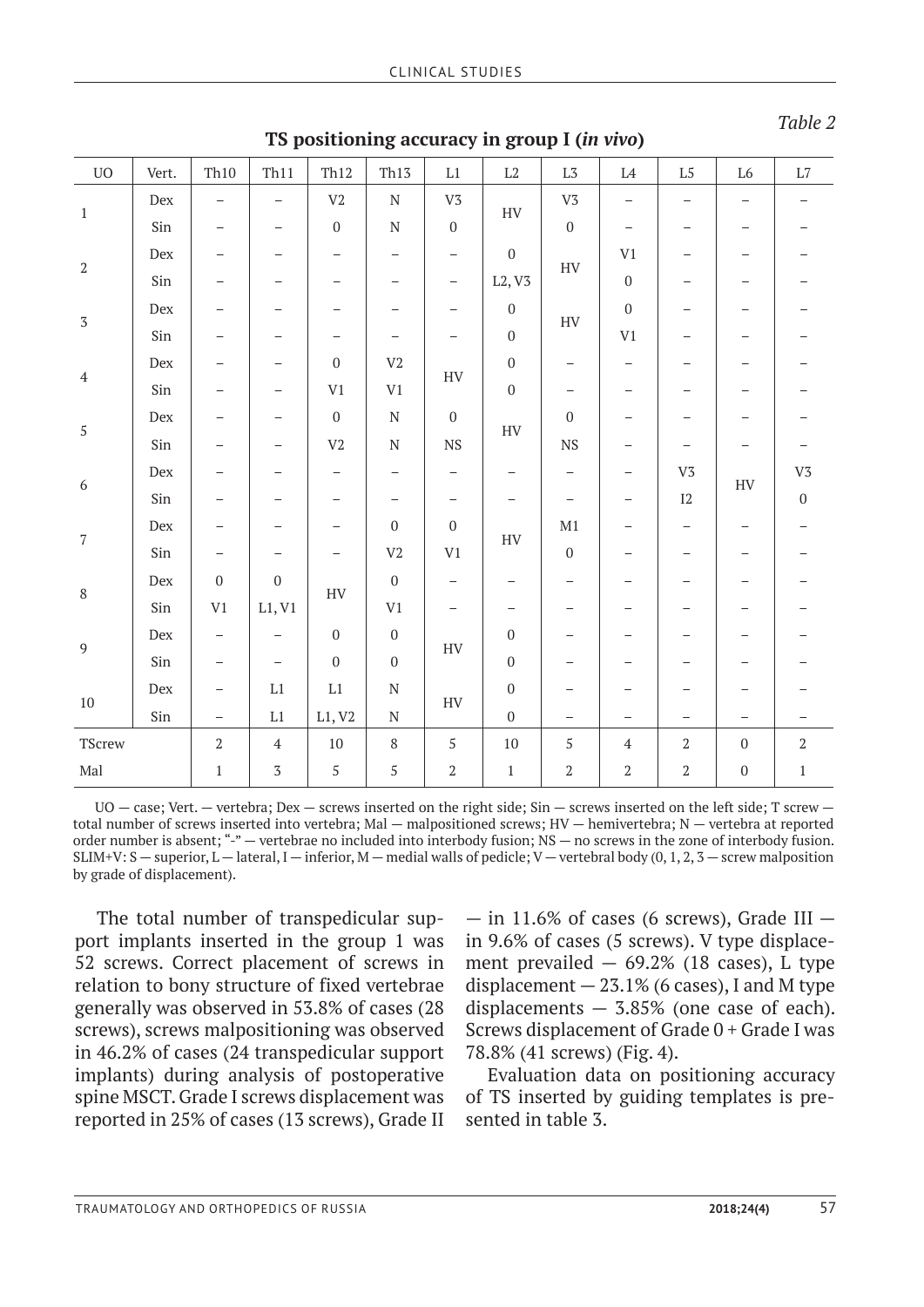

**Fig. 4.** MSCT of the spine of a patient with congenital kyphoscoliosis following the posterolateral L2 hemivertebra resection, pedicle screw malposition: Th12 vertebra — V2 (vertebral body, Grade II), L1 and L3 vertebrae — V3 (vertebral body, Grade III)

*Table 3*

| ${\rm UO}$           | Vert.             | Th10              | Th11                     | Th12                     | Th13                     | $\rm L1$                 | $\rm L2$                             | L <sub>3</sub>                                | L4                       | $\mathrm{L}5$                   | L6                       | $\rm L7$                 |
|----------------------|-------------------|-------------------|--------------------------|--------------------------|--------------------------|--------------------------|--------------------------------------|-----------------------------------------------|--------------------------|---------------------------------|--------------------------|--------------------------|
| $1\,$                | ${\rm Dev}$       | $\qquad \qquad -$ | $\qquad \qquad -$        | $\boldsymbol{0}$         | ${\rm N}$                | $\boldsymbol{0}$         | ${\rm HV}$                           | $\boldsymbol{0}$                              | $\qquad \qquad -$        | $\qquad \qquad -$               | $\qquad \qquad -$        | $\overline{\phantom{m}}$ |
|                      | Sin               | $\qquad \qquad -$ | -                        | V <sub>2</sub>           | ${\bf N}$                | $\boldsymbol{0}$         |                                      | $\mathbf 0$                                   | $\overline{\phantom{m}}$ | $\overline{\phantom{m}}$        | $\qquad \qquad -$        |                          |
| $\,2$                | Dex               | —                 | $\qquad \qquad -$        | $\overline{\phantom{m}}$ | $\qquad \qquad -$        | —                        | $\boldsymbol{0}$                     | HV                                            | $\boldsymbol{0}$         | $\qquad \qquad -$               | $\overline{\phantom{0}}$ | $\overline{\phantom{0}}$ |
|                      | Sin               | —                 |                          | $\overline{\phantom{0}}$ | $\overline{\phantom{0}}$ | —                        | $\boldsymbol{0}$                     |                                               | $\boldsymbol{0}$         | $\overline{\phantom{0}}$        | $\overline{\phantom{0}}$ |                          |
| $\sqrt{3}$           | Dex               | -                 | -                        | $\overline{\phantom{0}}$ | $\overline{\phantom{0}}$ | $\overline{\phantom{0}}$ | $\boldsymbol{0}$<br>$\boldsymbol{0}$ | HV                                            | $\boldsymbol{0}$         | $\overline{\phantom{0}}$        | $\overline{\phantom{0}}$ |                          |
|                      | Sin               | -                 | $\overline{\phantom{0}}$ | -                        | -                        |                          |                                      |                                               | $\boldsymbol{0}$         | -                               |                          |                          |
| $\sqrt{4}$           | Dex               | -                 | $\overline{\phantom{0}}$ | $\boldsymbol{0}$         | $\boldsymbol{0}$         | ${\rm HV}$               | $\boldsymbol{0}$                     | $\overline{\phantom{m}}$                      | $\overline{\phantom{0}}$ | $\overline{\phantom{0}}$        | $\overline{\phantom{0}}$ |                          |
|                      | Sin               | -                 | $\qquad \qquad -$        | $\boldsymbol{0}$         | $\boldsymbol{0}$         |                          | $\mathbf{0}$                         | $\overline{\phantom{0}}$                      | -                        | -                               |                          |                          |
| $\sqrt{5}$           | Dex               | -                 | $\overline{\phantom{0}}$ | $\boldsymbol{0}$         | $\mathbf N$              | $\mathbf 0$              | ${\rm HV}$                           | $\mathbf{0}$                                  | $\overline{\phantom{0}}$ | $\overline{\phantom{0}}$        |                          |                          |
|                      | Sin               | $\qquad \qquad -$ | $\overline{\phantom{0}}$ | $\boldsymbol{0}$         | $\mathbf N$              | $0***$                   |                                      | $0^{**}$                                      | -                        | $\overline{\phantom{0}}$        |                          |                          |
| $\boldsymbol{6}$     | Dex               | -                 | -                        | -                        | -                        | —                        | $\overline{\phantom{m}}$             | $\overline{\phantom{m}}$<br>$\qquad \qquad -$ | $\boldsymbol{0}$         | ${\rm HV}$                      | $\boldsymbol{0}$         |                          |
|                      | Sin               | -                 | -                        | $\qquad \qquad -$        | $\overline{\phantom{m}}$ | $\overline{\phantom{m}}$ | $\overline{\phantom{m}}$             | $\qquad \qquad -$                             | $\overline{\phantom{m}}$ | $\boldsymbol{0}$                |                          | $\boldsymbol{0}$         |
| $\sqrt{7}$           | Dex               | -                 | -                        | $\overline{\phantom{0}}$ | $\boldsymbol{0}$         | $\boldsymbol{0}$         | <b>HV</b>                            | $\boldsymbol{0}$                              | -                        | -                               | $\qquad \qquad -$        | $\overline{\phantom{0}}$ |
|                      | Sin               | -                 | $\overline{\phantom{0}}$ | $\overline{\phantom{0}}$ | $\mbox{V2}$              | $\boldsymbol{0}$         |                                      | $\boldsymbol{0}$                              | $\overline{\phantom{0}}$ | $\qquad \qquad -$               | $\overline{\phantom{0}}$ | -                        |
| $\, 8$               | Dex               | $\boldsymbol{0}$  | $\boldsymbol{0}$         | HV                       | $\boldsymbol{0}$         | $\overline{\phantom{0}}$ |                                      | $\qquad \qquad -$                             | $\overline{\phantom{0}}$ | $\overbrace{\phantom{1232211}}$ |                          |                          |
|                      | Sin               | $\boldsymbol{0}$  | $\rm L1$                 |                          | $\boldsymbol{0}$         |                          | $\overline{\phantom{0}}$             | $\overline{\phantom{0}}$                      | -                        | $\overline{\phantom{0}}$        |                          |                          |
| 9                    | $_{\mathrm{Dex}}$ | -                 | $\qquad \qquad -$        | $\boldsymbol{0}$         | $\boldsymbol{0}$         | ${\rm HV}$               | $\mathbf{0}$                         | $\overline{\phantom{0}}$                      | -                        | $\overline{\phantom{0}}$        |                          |                          |
|                      | Sin               | -                 | $\qquad \qquad -$        | $\boldsymbol{0}$         | $\boldsymbol{0}$         |                          | $\boldsymbol{0}$                     | $\overline{\phantom{0}}$                      | $\overline{\phantom{0}}$ | -                               |                          |                          |
| $10\,$               | Dex               | $\qquad \qquad -$ | $\boldsymbol{0}$         | $\boldsymbol{0}$         | ${\bf N}$                | ${\rm HV}$               | $\boldsymbol{0}$                     |                                               |                          |                                 |                          |                          |
|                      | Sin               | $\qquad \qquad -$ | $\boldsymbol{0}$         | $\boldsymbol{0}$         | ${\bf N}$                |                          | $\boldsymbol{0}$                     |                                               | $\overline{\phantom{m}}$ | $\overline{\phantom{0}}$        | $\overline{\phantom{0}}$ | -                        |
| TScrew               |                   | $\,2$             | $\sqrt{4}$               | $10\,$                   | $\,8\,$                  | $6***$                   | $10\,$                               | $6***$                                        | $\sqrt{4}$               | $\,2$                           | $\boldsymbol{0}$         | $\overline{2}$           |
| $\operatorname{Mal}$ |                   | $\boldsymbol{0}$  | $\,1\,$                  | $\,1\,$                  | $\,1\,$                  | $\boldsymbol{0}$         | $\boldsymbol{0}$                     | $\boldsymbol{0}$                              | $\boldsymbol{0}$         | $\boldsymbol{0}$                | $\boldsymbol{0}$         | $\boldsymbol{0}$         |

### **TS positioning accuracy in group 2 (***in vitro***)**

UO — case; Vert. — vertebra; Dex — screws inserted on the right side; Sin — screws inserted on the left side; Tscrew total number of screws inserted into vertebra; Mal — malpositioned screws; HV — hemivertebra; N — vertebra at reported order number is absent; "-" — vertebrae no included into interbody fusion; \*\* — additional screws inserted in the group 2. SLIM+V: S — superior, L — lateral, I — inferior, M — medial walls of pedicle; V — vertebral body  $(0, 1, 2, 3$  — screw malposition by grade of displacement).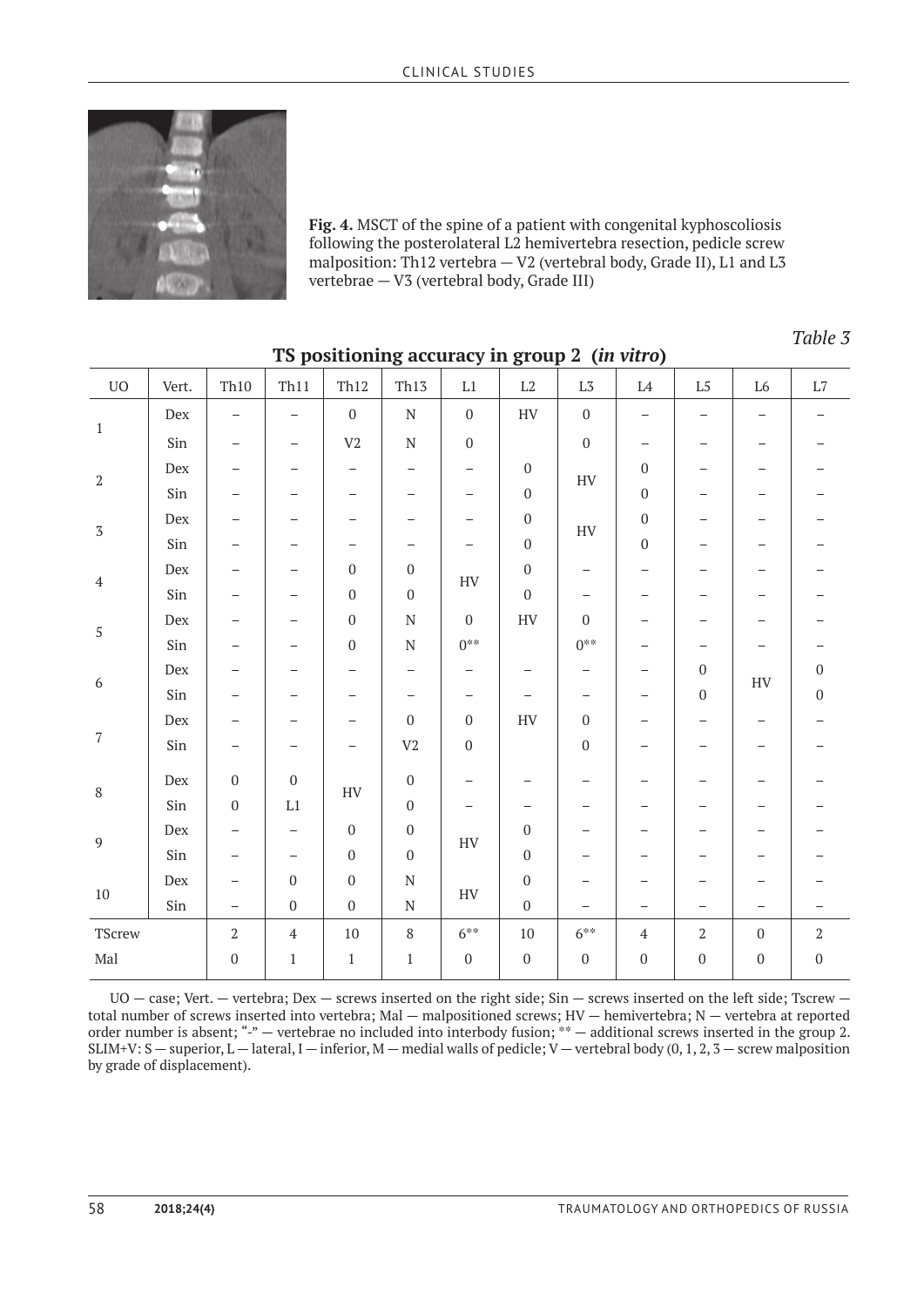Total number of TS placed in the group 2 was 54 screws. Accurate screw positioning in relation to the structure of plastic vertebral models generally was reported in 94.4% of cases (51 screws), malpositioning was observed in 5.6% of cases (3 screws) during the analysis of MSCT examination. Grade II displacement was reported in 2 out of 3 malpositioned screws (3.7%), and Grade I  $-$  in one screw (1.9%). L type displacement was reported in 1 case, type  $V - in$  other two cases. Number of screws with displacement of Grade  $0 +$  Grade 1 amounted to 52 (96.3%) (Fig. 5).



**Fig. 5.** 3D MSCT scan of the vertebra plastic model of a patient with congenital kyphoscoliosis with pedicle screws placed with the use of navigation templates, the position of the screws is completely successful:

 $a - top$  view;

b — bottom view

Thus, comparative analysis demonstrated that in group 2 the number of malpositioned TS inserted by guiding templates was significantly less (5.6%) vs the number of malpositioned TS inserted by free-hand technique in group 2 (46.2%,  $p = 0.011$ ).

### **Discussion**

While analyzing the current literature on guiding templates use for holes formation and insertion of TS *in vitro* it was observed that there are studies where authors evaluate the efficiency of guiding templates for TS insertion into cervical spine [17–20], thoracic spine [21, 22] and lumbar spine [23-26]. There are also publications with analysis of positioning accuracy for TS inserted by guid-

ing templates in thoracic as well as in lumbar spine [18, 27, 28].

Some authors conducted cadaveric research including MSCT examination of vertebrae specimen with computer processing of obtained data and further 3D printing of guiding templates and their testing on cadavers [17–19, 22–24, 27]. There are research wherein transpedicular screws were inserted by guiding templates into plastic vertebra models obtained during MSCT examination of patients with intact spine [25]. Authors of some publication first created a plastic vertebra model based on MSCT data of cadaveric specimen, tested the method and guiding templates design and then inserted TS into vertebrae of study material [20, 21].

According to the data of conducted research, in general, from 4 to 240 screws (646 screws in total) were inserted by guiding templates *in vitro* [17–28].

TS positioning accuracy per grade of displacement, according to literature, was: Grade  $0$  – from 58.3% up to 97.6%, Grade I – from 2.4% to 39.5%, Grade II  $-8.7$ %, Grade  $0 +$  Grade I – from 91.3% to 100%. Screws malpositioning of Grade III displacement was not observed [17, 21, 27, 28]. Authors of research without TS malpositioning analysis by displacement grade report placement accuracy from 71.7% to 100% (mean of 96%) [18–20, 22–26].

Authors of some research conducted a comparative analysis of positioning accuracy for TS inserted by free-hand technique and using guiding templates. Placement accuracy after use of guiding templates was from 97.9 up to 100%, by free-hand technique — from 81.3 to 89.2% (*p*<0,05) [21, 26, 28].

Material of the most research was vertebra specimen of cadavers over 18 years [17–25, 27, 28]. The authors of the present paper identified only one cadaveric study with analysis of guiding templates use in lumbar spine in children from 6 to 13 years old. In that study 10 guiding templates were produced and used for insertion of 20 screws into lumbar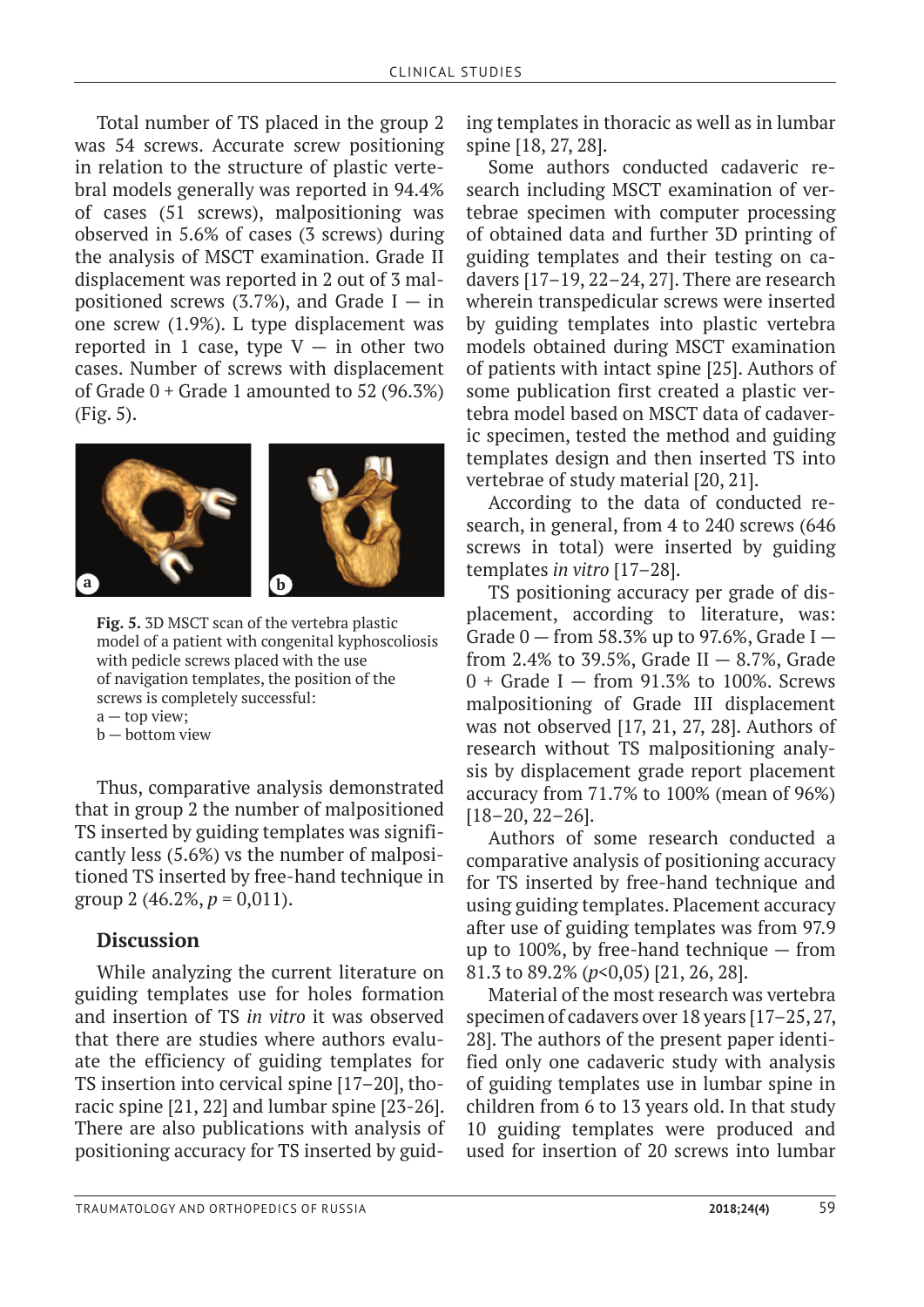spine; no malpositioning of transpedicular screws was reported [26].

When analyzing publications on guiding templates use for TS insertion *in vivo* the authors of the present paper noted that the majority of papers cover issues of screw fixation in cervical spine [10, 29–36]. Such focus on cervical spine is conditioned by its anatomical features (small dimensions of pedicle, vicinity of spinal arteries) that require high precision and accuracy in screws insertion. Some authors analyzed the use of guiding templates in cervical spine in general including both atlantoaxial segment and subaxial cervical spine [10, 29, 30]. Other authors elaborated on such technique for insertion of screws with different fixation methods only in atlantoaxial segment [31–35]. There are some papers covering the use of guiding templates in subaxial cervical spine [36].

There is some research in literature specifically dedicated to the aspect of guiding templates use for TS insertion in thoracic [11, 37—40] and lumbar spine [12, 41, 42]. Some authors reported studies where positioning accuracy is analyzed by TS inserted by guiding templates both in thoracic and in lumbar spine [13, 43] (table 5).

Majority of publications reflect that research design consisted of preliminary testing of constructive features of guiding template form and insertion of TS into plastic vertebra models obtained by prototyping based on MSCT spine data of the patients, and further evaluation of screws positioning accuracy in prototyped spine segments. The second stage included surgical procedure where screws were inserted by guiding templates *in vivo* and positioning accuracy in relation to vertebral bony structure was evaluated [10, 11, 13, 29, 30, 32, 33, 35–38, 42]. In some research prototypes of plaster cast were used instead of plastic models [39]. Some authors tested the insertion technique and constructive features of guiding templates during cadaveric studies prior to surgical interventions [12, 31]. Some authors inserted TS by guiding templates directly *in vivo* during surgery without a prior stage of prototyping of operated spine segment [34, 40, 41, 43].

According to literature, guiding templates were used for insertion overall from 6 to 582 screws in conducted *in vivo* research (2323 screws in total) [10–13, 29–43].

Analysis of distribution of TS positioning accuracy according to displacement grade provided the following results: TS positioning of Grade 0 constituted from 80.7% to 98.4% (mean 92.2%), Grade I — from 1.4% to 15.9% (mean  $-$  6.8%), Grade II  $-$  from 0.2% to 4.0% (mean  $-$  2.7%), Grade 0 + Grade I  $$ from 96.1% to 100% (mean — 98.8%). Grade III screws malpositioning was not reported [10, 13, 29, 34, 36, 37, 39–41, 43]. The papers where authors analyzed TS malpositioning only by its presence without evaluation of displacement grade, accurate screws positioning constituted from 96.1% up to 100% (mean — 99,4%) [11, 12, 30–33, 35, 38, 42].

Some research reported comparative analysis of positioning accuracy for TS inserted by free-hand technique and by guiding templates. The correct TS positioning (Grade 0) inserted by guiding templates was observed in 92.6% to 96% of cases, by free-hand technique — from 75% to 88.8% of cases. Cumulative percentage of TS with displacement of Grade  $0 +$  Grade I in group of guiding templates was from 96,7% to 100% and was significantly higher (*p*<0.05) than the cumulative percentage of TS inserted by free-hand technique with displacement of Grade  $0 +$  Grade I in the range of 86.9% to 98.1% [34, 40, 41, 43].

The greater part of studies on the guiding templates use in the clinical practice concerns the patients of older age (mean of 51.5 years) suffering such spine pathologies as degenerative and dystrophic diseases, rheumatoid arthritis, atlantoaxial instability along craniovertebral malformation, injuries and metastases in the spine [10–12, 29, 31– 36, 38, 41, 42].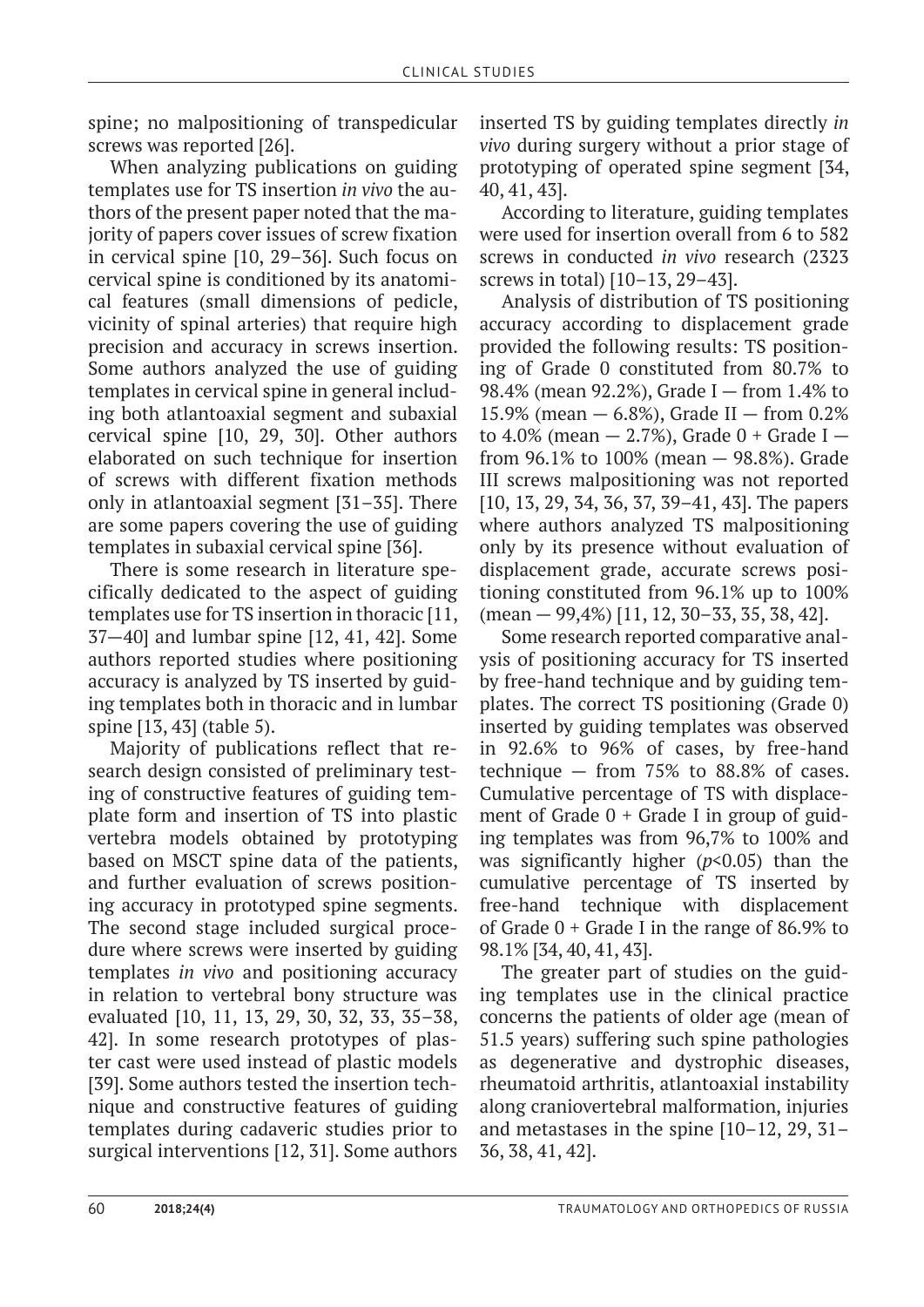Significantly less publications are dedicated to the use of guiding templates in children. Majority of those provide data on the guiding templates use for surgical treatment of spine deformities in cases of idiopathic scoliosis, systemic and congenital scoliosis in children of older age [13, 30, 37, 39, 40, 43].

The authors of the present paper note that during analysis of literature no papers were found which would be dedicated to the use of guiding templates for TS insertion in toddlers with congenital scoliosis.

Thus, when collating literature data with own research the authors of the present paper observed a rather high accuracy of TS positioning using guiding templates both *in vitro* (Grade 0+I — 91.3–100%) and *in vivo* (Grade  $0+I - 96.1-100%$ ) which conforms with obtained value of TS positioning accuracy in group 2 (*in vitro*) of the present study — Grade  $0+I - 96.3\%$ . Accuracy of TS positioning by free-hand technique in group 1 (Grade  $0+I-78,8%$  was similar to the literature data on comparative analysis of positioning accuracy of TS inserted by guiding templates and by free-hand technique (Grade 0+I: 96.7% — 100% against 86.9% — 98.1%).

The authors did not find any papers of the same research design which is presented in the current paper. The advantage of this design is the possibility to conduct a comparative analysis of positioning accuracy of already inserted TS in patients by free-hand technique with the potential of guiding templates use and their impact on TS positioning accuracy in plastic models of vertebrae of the same patients. Thus, apart from significantly higher accuracy of TS positioning in group 2 (*in vitro*) of the current study in comparison with group 1 (*in vitro*) the authors also managed to insert a bigger number of TS by guiding templates.

Obtained results look promising and allow to consider the option on further research dedicated to the use of guiding templates for TS insertion in surgical treatment of congenital spine deformities in patients of younger age.

## **Conclusion**

The number of correctly placed TS into the plastic vertebral models of children with congenital deformities of thoracolumbar and lumbar spine using guiding templates was significantly higher than the number of correctly placed screws by free-hand technique (96.3% vs 78.8%, *p* = 0,011).

The results of guiding templates use in vitro demonstrated a high accuracy for TS placement which opens perspectives for use of such navigation in clinical practice in children of young age with congenital scoliosis.

### **References**

- 1. Vissarionov S.V., Kokushin D.N., Kartavenko K.A., Efremov A.M. [Surgical treatment of children with congenital deformity of the lumbar and lumbosacral spine]. *Hirurgia pozvonochnika* [Journal of Spine Surgery].  $10.14531/\text{s}$ s2012.3.33-37. (In Russ.)
- 2. Vissarionov S.V., Kokushin D.N., Belyanchikov S.M., Murashko V.V., Kartavenko K.A. [Surgical treatment of congenital deformation of thoracolumbar spine in children]. *Ortopediya, travmatologiya i vosstanovitelnaya hirurgiya detskogo vozrasta* [Pediatric Traumatology, Orthopaedics and Reconstructive Surgery]. 2013;1(1): 10-15. DOI: 10.17816/PTORS1110-15. (In Russ.).
- 3. Mihailovskii M.V., Fomichev N.G. Khirurgiya deformatsii pozvonochnika [Surgery of spinal deformities]. Novosibirsk, 2011. 592 p. (In Russ.)
- 4. Riabykh S.O., Gubin A.V., Savin D.M., Filatov E.Yu. [The results of thoracic and lumbar hemivertebrae resection by a dorsal pedicular approach in children]. *Genij Ortopedii* [Orthopaedic Genius]. 2015;(4):42-47. DOI: 10.18019/1028-4427-2015-4-42-47. (In Russ.).
- 5. Ryabykh S.O., Filatov E.Yu., Savin D.M. [Results of hemivertebra excision through combined, posterior and transpedicular approaches: systematic review]. *Hirurgia pozvonochnika* [Journal of Spine Surgery]. 2017;(1): 14-23. DOI: 10.14531/ss2017.1.14-23. (In Russ.).
- 6. Mikhailovsky M.V., Novikov V.V., Vasyura A.S., Udalova I.G. [Surgical treatment of congenital scoliosis in patients over 10 years old]. *Hirurgia pozvonochnika* [Journal of Spine Surgery]. 2015;12(4):42-48. **DOI: 10.14531/ss2015.4.42-48. (In Russ.)**<br>Kuleshov A.A., Lisyansky I.N., Vetrile M.S.,
- 7. Kuleshov A.A., Lisyansky I.N., Vetrile M.S., Gavryushenko N.S., Fomin L.V. [Comparative experimental study of hook and pedicle fixation systems used at surgical treatment of spine deformities]. *Vestnik travmatologii i ortopedii imeni N.N. Priorova*. 2012;(3):20-24. (In Russ.).
- 8. Gubin A.V., Riabykh S.O., Burcev A.V. [Retrospective analysis of screw malposition following instrumented correction of thoracic and lumbar spine deformities]. *Hirurgia pozvonochnika* [Journal of Spine Surgery]. 2015;12(1):8- 13. DOI: 10.14531/ss2015.1.8-13. (In Russ.).
- 9. Larson A.N., Polly D.W. Jr., Guidera K.J., Mielke C.H., Santos E.R., Ledonio C.G., Sembrano J.N. The accuracy of navigation and 3D image-guided placement for the placement of pedicle screws in congenital

Traumatology and orthopedics of Russia **2018;24(4)** 61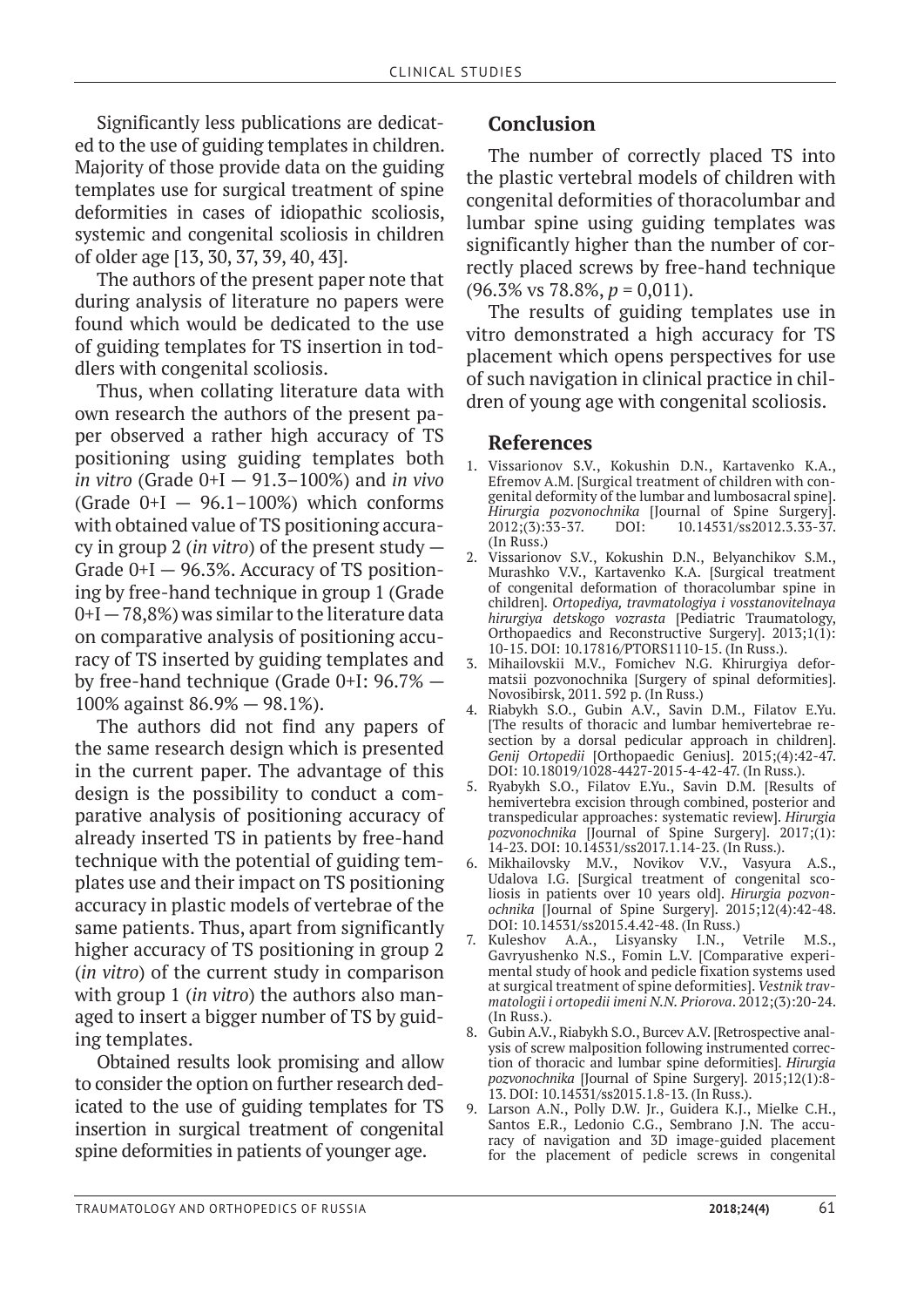spine deformity. *J Pediatr Orthop.* 2012;32(6):23-29. DOI: 10.1097/BPO.0b013e318263a39e.

- 10. Lu S., Xu Y.Q., Lu W.W., Ni G.X., Li Y.B., Shi J.H., Li D.P., Chen G.P., Chen Y.B., Zhang Y.Z. A novel patientspecific navigational template for cervical pedicle screw placement. *Spine (Phila Pa 1976).* 2009;34(26):E959-966. DOI: 10.1097/BRS.0b013e3181c09985.
- 11. Hu Y., Yuan Z.S., Spiker W.R., Dong W.X., Sun X.Y., Yuan J.B., Zhang J., Zhu B. A comparative study on the accuracy of pedicle screw placement assisted by personalized rapid prototyping template between preand post-operation in patients with relatively normal mid-upper thoracic spine. *Eur Spine J.* 2016;25(6): 1706-1715. DOI:10.1007/s00586-016-4540-2.
- 12. Lu S., Xu Y.Q., Zhang Y.Z., Li Y.B., Xie L., Shi J.H., Guo H., Chen G.P., Chen Y.B. A novel computer-assisted drill guide template for lumbar pedicle screw placement: a cadaveric and clinical study. *Int J Med Robot.*  2009;5(2):184-191. DOI: 10.1002/rcs.249.
- 13. Putzier M., Strube P., Cecchinato R., Lamartina C., Hoff E.K. A new navigational tool for pedicle screw placement in patients with severe scoliosis: a pilot study to prove feasibility, accuracy, and identify operative challenges. *Clin Spine Surg.* 2017;30(4):E430-E439. DOI: 10.1097/BSD.0000000000000220.
- 14. Gertzbein S.D., Robbins S.E. Accuracy of pedicular screw placement in vivo. *Spine (Phila Pa 1976).* 1990;15(1):11-14.
- 15. Kokushin D.N., Belyanchikov S.M., Murashko V.V., Kartavenko K.A., Khusainov N.O. [Comparative analysis of the accuracy of pedicle screws insertion in surgical treatment of children with idiopathic scoliosis]. *Hirurgia pozvonochnika* [Journal of Spine Surgery]. 2017;14(4): 8-17. DOI: 10.14531/ss2017.4.8-17. (In Russ.).
- 16. Vissarionov S.V. [Anatomic-anthropometric basis of transpedicular fixation in children of 1.5–5 years old]. *Hirurgia pozvonochnika* [Journal of Spine Surgery]. 2006;(3):19-23. (In Russ.)
- 17. Lu S., Xu Y.Q., Chen G.P., Zhang Y.Z., Lu D., Chen Y.B., Shi J.H., Xu X.M. Efficacy and accuracy of a novel rapid prototyping drill template for cervical pedicle screw placement. *Comput Aided Surg.* 2011;16(5):240-248. DOI: 10.3109/10929088.2011.605173.
- 18. Berry E., Cuppone M., Porada S., Millner P.A., Rao A., Chiverton N., Seedhom B.B. 2005. Personalised image-based templates for intra-operative guidance. *Proc Inst Mech Eng H.* 2005;219(2):111-118. DOI: 10.1243/095441105X9273.
- 19. Ryken T.C., Owen B.D., Christensen G.E., Reinhardt J.M. Image-based drill templates for cervical pedicle screw placement. *J Neurosurg Spine.* 2009;10(1):21-26. DOI: 10.3171/2008.9.SPI08229.
- 20. Bundoc R.C., Delgado G.G., Grozman S.A. A novel patient-specific drill guide template for pedicle screw insertion into the subaxial cervical spine utilizing stereolithographic modelling: an in vitro study. *Asian Spine J.*  2017;11(1):4-14. DOI: 10.4184/asj.2017.11.1.4.
- 21. Ma T., Xu Y.Q., Cheng Y.B., Jiang M.Y., Xu X.M., Xie L., Lu S. A novel computer-assisted drill guide template for thoracic pedicle screw placement: a cadaveric study. *Arch Orthop Trauma Surg.* 2012;132(1):65-72. DOI: 10.1007/s00402-011-1383-5.
- 22. Chen H., Guo K., Yang H., Wu D., Yuan F. Thoracic pedicle screw placement guide plate produced by three-dimensional (3-D) laser printing. *Med Sci Monit.* 2016;22:1682- 1686. DOI: 10.12659/MSM.896148.
- 23. Radermacher K., Portheine F., Anton M., Zimolong A., Kaspers G., Rau G., Staudte H.W. Computer assisted orthopaedic surgery with image based individual templates. *Clin Orthop Relat Res.* 1998;(354):28-38.
- 24. Birnbaum K., Schkommodau E., Decker N., Prescher A., Klapper U., Radermacher K. Computer-assisted orthopaedic surgery with individual templates and comparison to conventional operation method. *Spine (Phila Pa 1976)*. 2001;26(4):365-370.
- 25. Shao Z.X., Wang J.S., Lin Z.K., Ni W.F., Wang X.Y., Wu A.M.. Improving the trajectory of transpedicular transdiscal lumbar screw fixation with a computer-assisted 3D-printed custom drill guide. *PeerJ.* 2017;5:e3564. DOI: 10.7717/peerj.3564.
- 26. Wang X., Shi J., Zhang S., Zhang Z., Li X., Li Z. Pediatric lumbar pedicle screw placement using navigation templates: a cadaveric study. *Indian J Orthop.* 2017;51(4):468- 473. DOI: 10.4103/0019-5413.209955.
- 27. Lamartina C., Cecchinato R., Fekete Z., Lipari A., Fiechter M., Berjano P. Pedicle screw placement accuracy in thoracic and lumbar spinal surgery with a patient-matched targeting guide: a cadaveric study. *Eur Spine J.* 2015; 24(Suppl 7):937-941. DOI: 10.1007/s00586-015-4261-y.
- 28. Farshad M., Betz M., Farshad-Amacker N.A., Moser M. Accuracy of patient-specifc template-guided vs. freehand fuoroscopically controlled pedicle screw placement in the thoracic and lumbar spine: a randomized cadaveric study. *Eur Spine J.* 2017;26(3):738-749. DOI: 10.1007/s00586-016-4728-5.
- 29. Kawaguchi Y., Nakano M., Yasuda T., Seki S., Hori T., Kimura T. Development of a new technique for pedicle screw and Magerl screw insertion using a 3-dimensional image guide. *Spine (Phila Pa 1976).* 2012;37(23):1983- 1988. DOI: 10.1097/BRS.0b013e31825ab547.
- 30. Burtsev A.V., Pavlova O.M., Ryabykh S.O., Gubin A.V. [Computer 3d-modeling of patient-specific navigational template for cervical screw insertion]. *Hirurgia pozvonochnika* [Journal of Spine Surgery]. 2018;15(2):33-38. DOI: 10.14531/ss2018.2.33-38. (In Russ.).
- 31.Goffin J., Van Brussel K., Martens K., Vander Sloten J., Van Audekercke R., Smet M.H. Three-dimensional tomography-based, personalized drill guide for posterior cervical stabilization at C1- C2. *Spine (Phila Pa 1976).* 2001;26(12):1343-1347. DOI: 10.1097/00007632-200106150-00017.
- 32. Lu S., Xu Y.Q., Zhang Y.Z., Xie L., Guo H., Li D.P. A novel computer-assisted drill guide template for placement of C2 laminar screws. *Eur Spine J.* 2009;18(9):1379-1385. DOI: 10.1007/s00586-009-1051-4.
- 33. Kaneyama S., Sugawara T., Sumi M., Higashiyama N., Takabatake M., Mizoi K. A novel screw guiding method with a screw guide template system for posterior C-2 fixation: clinical article. *J Neurosurg Spine.* 2014;21(2):231- 238. DOI: 10.3171/2014.3.SPINE13730.
- 34. Jiang L., Dong L., Tan M., Qi Y., Yang F., Yi P., Tang X. A modified personalized image-based drill guide template for atlantoaxial pedicle screw placement: a clinical study. *Med Sci Monit.* 2017;16(23): 1325-1333.
- 35. Sugawara T., Higashiyama N., Kaneyama S., Sumi M. Accurate and simple screw insertion procedure with patient-specific screw guide templates for posterior C1- C2 fixation*. Spine (Phila Pa 1976).* 2017;42(6):E340-E346. DOI: 10.1097/BRS.0000000000001807.
- 36. Kaneyama S., Sugawara T., Sumi M. Safe and accurate midcervical pedicle screw insertion procedure with the patient-specific screw guide template system. *Spine (Phila Pa 1976).* 2015;40(6):341-348. DOI: 10.1097/BRS.0000000000000772.
- 37. Lu S., Zhang Y.Z., Wang Z., Shi J.H., Chen Y.B., Xu X.M., Xu Y.Q. Accuracy and efficacy of thoracic pedicle screws in scoliosis with patient-specific drill template. *Med Biol Eng Comput.* 2012;50(7):751-758.